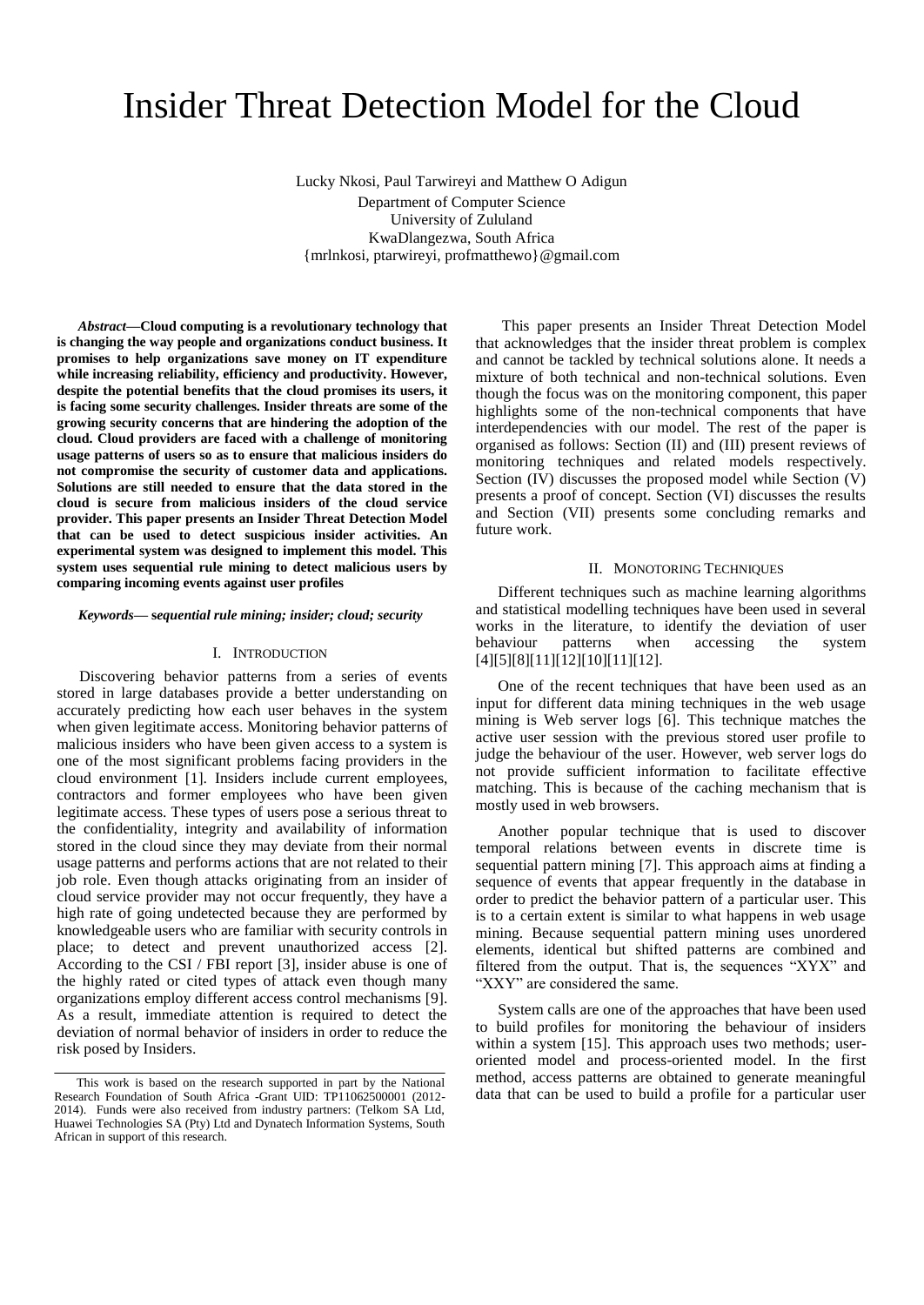within the system. Process-oriented determine how processes are used to access files in the system. The approach proposed Nguyen in (2003), presents some uniqueness when it is used to counter malicious behaviour of individuals within a system, as it analyses the system trace performed by the user and build a profile that can be used for monitoring purposes [15]. However, this approach also has its own drawbacks. The first one being that it mainly focuses on the system call level only hence it can only be effective for attacks that are known to the system. Another issue associated with this approach is that the false alarm rate is often higher because of the possibilities of a large number of system calls that can be made by a user.

## III. RELATED MODELS

## *A. Cert Model*

In an effort to address the insider threat problem, CERT proposed a generic model that can be used to reduce insider threats [13]. This model is applicable not only in the cloud computing environment, but in every system that stores data. Fig. 1 shown below, depicts the CERT model with its various controls such as preventive controls, detective controls and corrective controls. Preventive controls are used as a first line of defence, while detective controls are used as a second line of defence; when a malicious user is not prevented at least a malicious user must be detected. The corrective control is responsible for reacting or responding on the detected threat.



From the above figure, it is evident that in order to effectively reduce insider threats technical controls alone cannot be effective. They need to work in conjunction with non-technical controls. The combination of technical controls such as tech indicators, preventive, detective and correctness controls and non-technical controls such as policies that are enforced in HR before any user can access the system can yield to a better solution that can reduce insider threats. This paper is arguing that the model proposed by CERT have all the necessary components that are needed in addressing the insider threat problem. However, the model was discussed from a high level point of view without necessarily going deeper in terms of demonstrating the types of preventive controls, detective controls and correctness controls that are implemented in order to reduce the insider threats.

This contribution this paper to the model is on detective controls. The model proposed in this paper zooms into the CERT model and provides a solution that can be used to detect malicious insider based on behavioural patterns

## *B. Model Based Prediction*

The predictive model is one of the models that have been used in addressing the insider threat problem. This model employs a hybrid approach which uses pattern recognition and model-based reasoning in identifying deviations from the normal behaviour [14]. The Model-based approach shows how a malicious user can be detected by analyzing data that has been collected.



Fig. 2: Model Based Prediction

Fig. 2 depicts the predictive model with all the steps that are involved in analysing the behaviour of users when they are accessing the system.

The model has steps which include data collection, observations that can be made from the collected data, indicators that show actions that have been carried out by a user and the behaviour of the user composed of sequences associated with that user. However, there are some challenges associated with this model; one is to conduct model-based reasoning on the recognized pattern at the semantic level rather than applying template recognition. Another issue is with the noise data that is collected, which usually needs to be filtered before any observations can be made.

Although much work has been done in the area of minimizing insider threats in dynamic environments, the focus was either generic or confined to a single category of solutions such as purely technical or purely non-technical. Based on the reviewed works, it is evident that there is still a need for a solution that can provide monitoring in order to detect the users deviating from their normal usage patterns.

In the following section, we present our proposed insider threat detection model, which aims at monitoring user behaviour pattern, based on the generated sequences of events, in order to detect the deviation of users from their normal behaviour.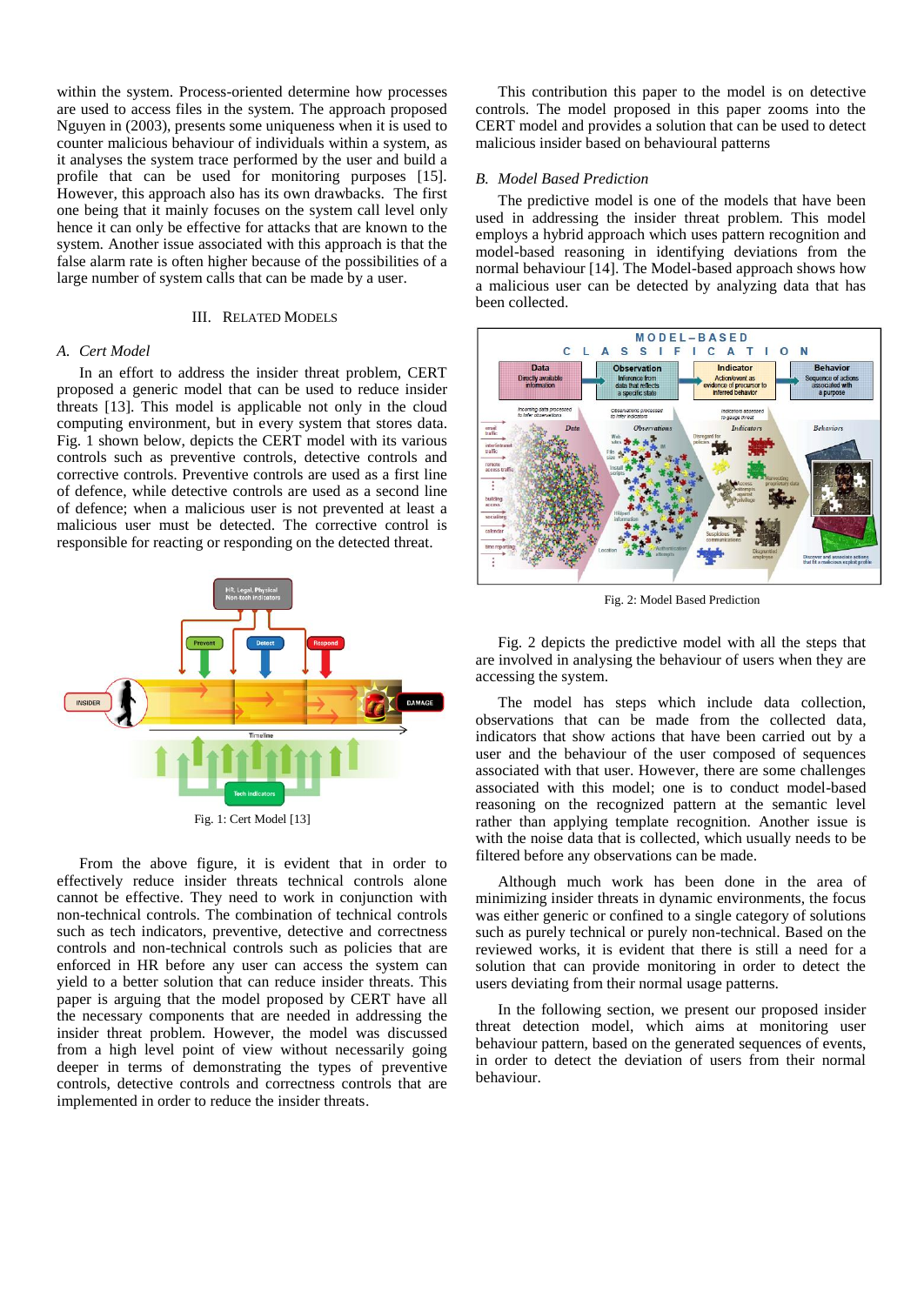## IV. PROPOSED MODEL

Fig. 3 illustrates the model that was developed in this research to monitor user behaviour patterns when legitimate users are given system access. The proposed model has seven components that work together with the aim of monitoring users that are deviating from their normal behaviour patterns. These components are highlighted in this section.

## *A. Management of User Identities*

This component encompasses some of the non-technical solutions that have to be in place to ensure that the right employees are hired in the first place. The cloud HR departments should conduct pre-employment background checks of all new administrators to get more information on each candidate and make informed decisions [16]. This might include checking credit reports, criminal records, school and medical reports. The legal department must craft policies and procedures to govern the access and use of IT resources.

Once the right candidate has been hired, they have to be assigned to the proper roles and privileges. This ensures that the hired administrators possess valid credentials and have access to appropriate cloud resources.

Since different administrators fall in different domains and require different roles to perform tasks, we do not cluster many users in one role but we decentralized the process of role assignment by mapping one role to a specific account for a user.

As part of managing user identities, roles and privileges should always change to match the current job profile of the administrator at any given point in time. This means that privileges should be terminated when the administrator leaves the company. The literature has shown most insider attacks are performed by disgruntled employees or employees who have resigned and are currently serving their notice [16]. The HR department should work closely with the IT department to ensure that user identities are monitored closely under these circumstances and take appropriate action. There should be proper policies and procedures to govern this.

## *B. Data Collection Process*

After the users have been given access to the system, the first step is to train them on how to use the system. The system should keep track of all the actions that are performed by the user and record these actions since the raw data is generated when the user is accessing the system.

# *C. Log*

All events are sent to log files in order to discover the pattern for each user. In order to identify an interesting pattern that characterize each user when interacting with the system, the log file is analysed and the events are filtered and extracted to create a user profile.

## *D. Pattern Generation*

Once events are captured and stored in the log, the next step is to perform pattern generation that forms the profile of the user based on the set of events executed by the user.

In order to accurately determine the behaviour patterns of the users, the behavioural pattern of the user is profiled by training each user on how they are expected to behave in the system when given legitimate access.

Determining whether a user is a malicious user or not without having a predefined behaviour pattern is difficult. We are not claiming that profiling the behaviour pattern of the user is the only solution to the problem of mitigating malicious insiders, but what we are emphasizing is that profiling user behaviour pattern provides a way of dealing with the problem of insider threats.

## *E. User Profile*

This component is used to store the training dataset that depicts the behaviour of the trained user and testing dataset that depict the behaviour of untrained users.

### *F. Policy Base*

This component deals with the aspect of non-technical controls such as policies and procedures that must be enforced since technical controls alone are not enough to mitigate insider threats.

## *G. Pattern Matching*

In order to detect the user behaviour pattern, we employ the sequential pattern mining technique proposed in this paper. Sequential rule matching approach uses a sequential pattern mining technique in order to identify patterns, by comparing the current generated pattern with the one stored in the user profile to find out whether the behaviour pattern is still consistent with the previous behaviour pattern. If the behaviour pattern stored in the user profile is not the same with the current pattern we assume that there is a probability that a user is a malicious user or else if the behaviour pattern is consistent with the one stored in the user profile, we assume that the user is a normal user.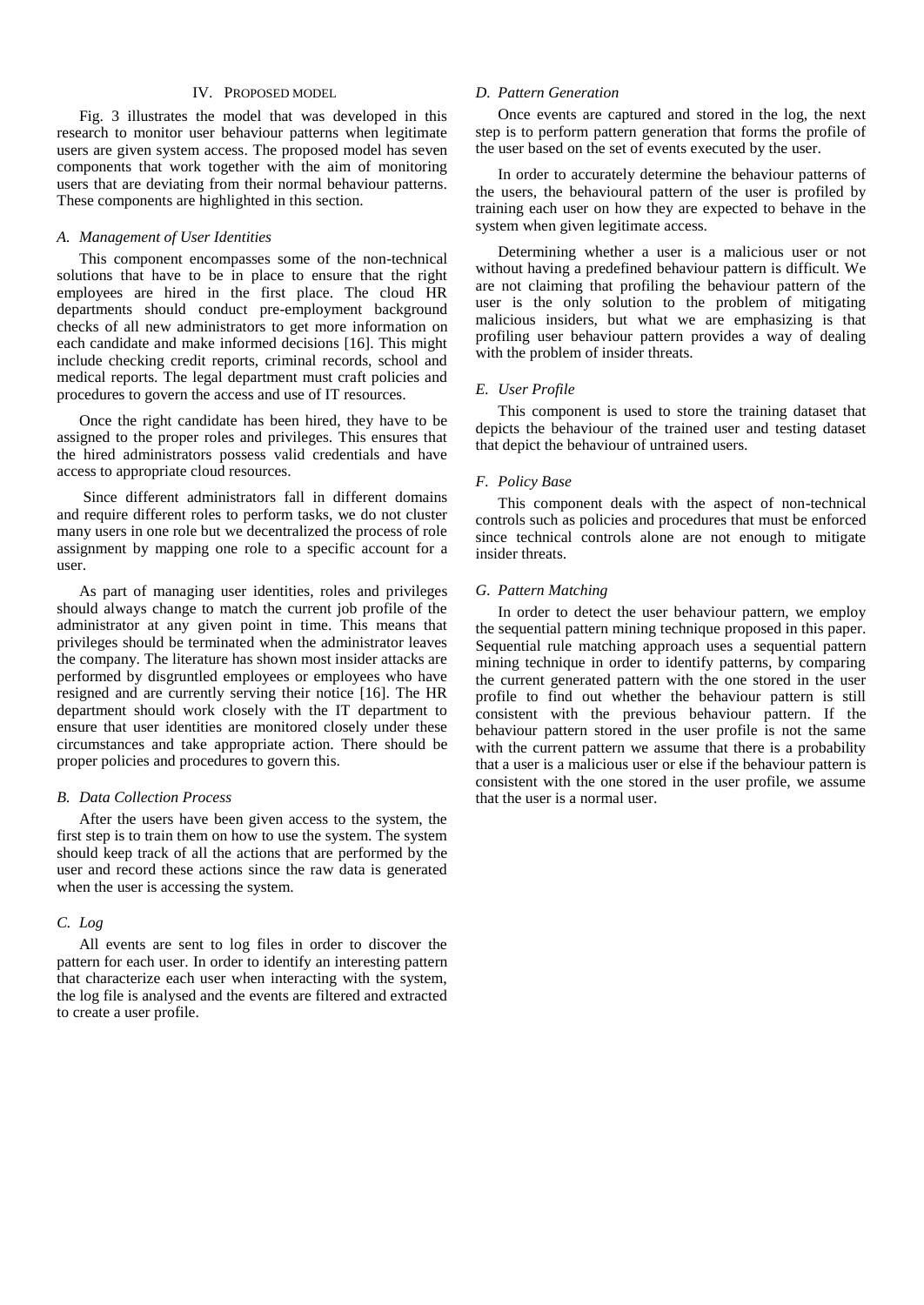

## V. PROOF OF CONCEPT

To test the application that was developed, we used three machines. Due to resource constraints, for the deployment of the cloud we used desktop machines running Ubuntu 12.10 to deploy an OpenStack Folsom private cloud. Three i7 machines with 8Gig of RAM each were used. A simple web service based application which implements basic access control features was developed using Netbeans 7.1.1 and was deployed in the cloud. We should be clear here, that for the purposes of our demonstration, we tested our implementation at the Software as a Service (SaaS) layer of our cloud. Therefore, Platform as a Service (PaaS) and Infrastructure as a Service are out of the scope of this work. As part of this application, there was also a service to monitor and log all the user events for the various activities in a session.

Fig. 3: Insider Threat Reduction Model

In order to generate patterns that form user profiles, we used the Sequential Pattern Mining Framework (SPMF). This is because SPMF it is an open-source data mining platform written in Java and it offers the implementations of 50 data mining algorithms. It also provides the flexibility that any source code of each algorithm can be integrated in any java platform. Moreover, SPMF has a well-developed API for mining the data and analyse the behaviour pattern of the users in a distributed environment [8].

Since our goal was to find frequent sequences of events that appear from user actions that form a pattern. We used the PrefixSpan algorithm defined in SPMF for mining frequent sequential pattern from the sequence of events. PrefixSpan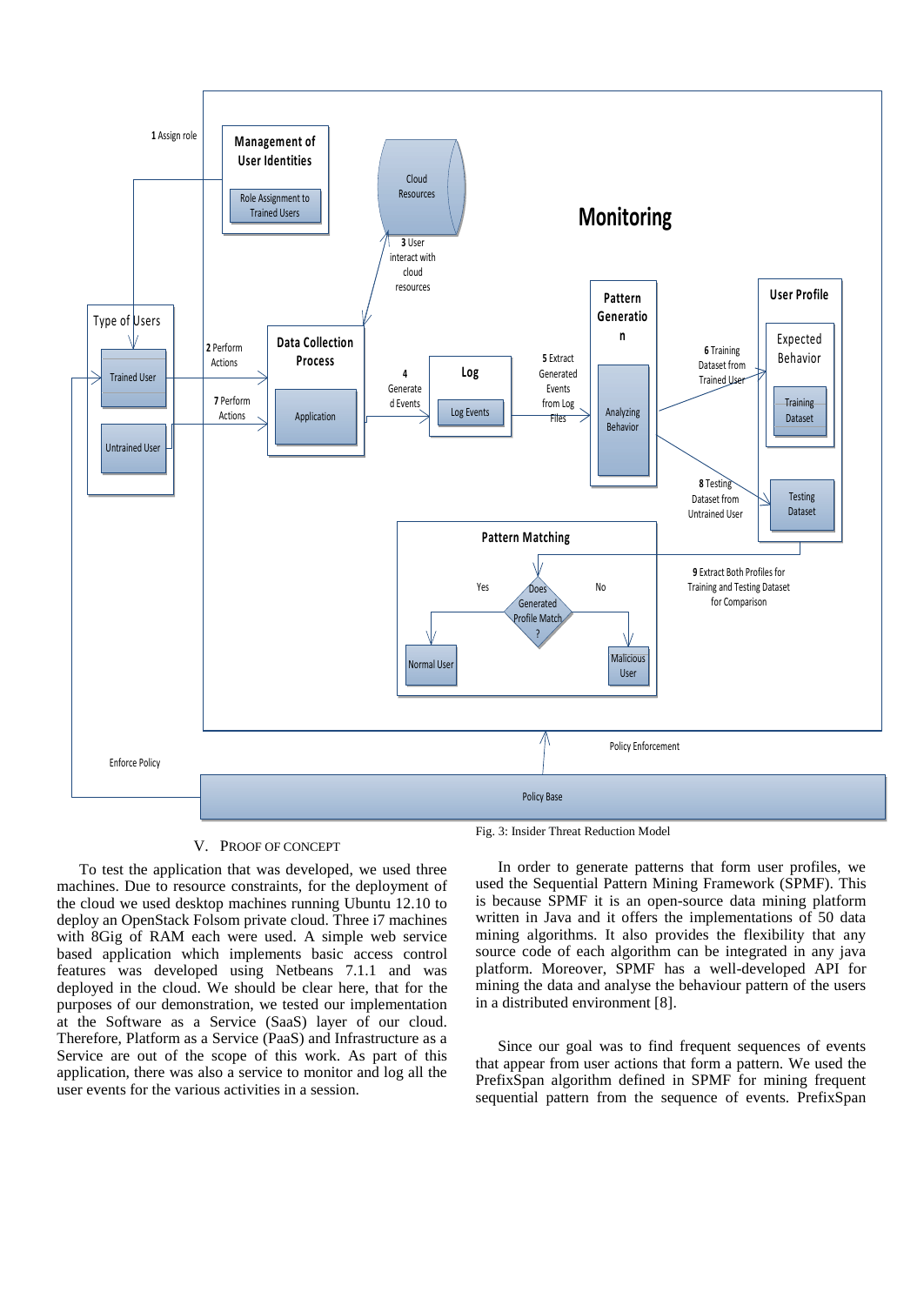algorithm uses the Apriori-based approach and patterngrowth-based approach. In the PrefixSpan algorithm, we implemented different methods in order to cater for our desired goal to get sequence of events that are interesting to a user that form a profile of a trained user. After pattern analysis is done, the profile characterizing a certain user in the system is stored.

As specified in the model, we ensure that every sequence of events performed by the user is mapped directly to a user profile. This mapping assists us in ensuring that at any given point in time, we won't experience a situation where two users' behaviour in the same way in the system when given legitimate access. We then use trained user and untrained user for the purpose of testing whether the system can reason about the behaviour pattern that is formed and differentiate between malicious user and normal user. In the process of building a profile for the user, the steps 1- 4 depicted in the model are the major steps that need to be considered before a profile of a trained user is formed and stored in the repository which is called training data set. While steps  $5 - 2 - 3 - 6$  illustrate the generation of the untrained user profile so that it can be compared with the profile that is previously stored in the repository of a trained user, which is called a testing data set. To match patterns in different profiles in order to judge the behaviour of the user, we use Sequential rule mining. Since sequential rule mining mainly help in finding rules that appear in the same order that support a predefined minimum support and confidence and have a form of A implies T, where both A and T are itemsets. These rules are interpreted in such a way that if event A appears, event T is mostly to appear as well. In the new profile that is generated we check whether all rules that have been generated in the previous profile that show the behavior pattern of a normal user still hold or not. If the behavior is not consistent with the previous profile, then the user is most likely to be a malicious user.

#### VI. RESULTS ANALYSIS

This section details the experiments conducted and discusses the results that were obtained. The main aim of the experiment is to distinguish between a malicious user and a normal user through comparing sets of actions performed by trained user and untrained user. The process of identifying or detecting a malicious and a normal user was done by first training one real user on how to execute operations in the system based on the role that was assigned to the user. All sequences of events that are generated when the trained user interacted with the system were extracted to the PrefixSpan algorithm to generate sequential rules that are called the training dataset, which was used to form a profile for the user. The figures (Fig. 4 and Fig. 5) that follow show the sequential rules that were generated in order to form user profiles. These sequential rules indicate how each user is expected to behave in the system.

Fig. 4 illustrates the profile of a trained user with the set of sequential rules. What can be observed from sequential rule one is that, when event 1 occurs, event 9, 9, 9, 10, 9 implies event 9 is mostly to occur with 0.6 minimum supports. An event is represented by a numeric number indicating a specific operation performed by a user in the system. The way in

which each sequential rule is executed indicates the way each user was behaving when interacting with the system. An untrained user was also given the same credentials used above, with the aim of observing the behavior pattern based on the sequential rules that are generated from the untrained user. Fig. 5 shows the sequence of events generated from an untrained user that form a test data set. Sequence of events indicates how the user was executing tasks in the system.



From Fig. 5 above, we can observe the way the untrained user was executing tasks in system when given valid credentials of a legitimate user. The generated sequence of events of the untrained user was then extracted to the matching algorithm in order to reason about the behavior pattern of an untrained user.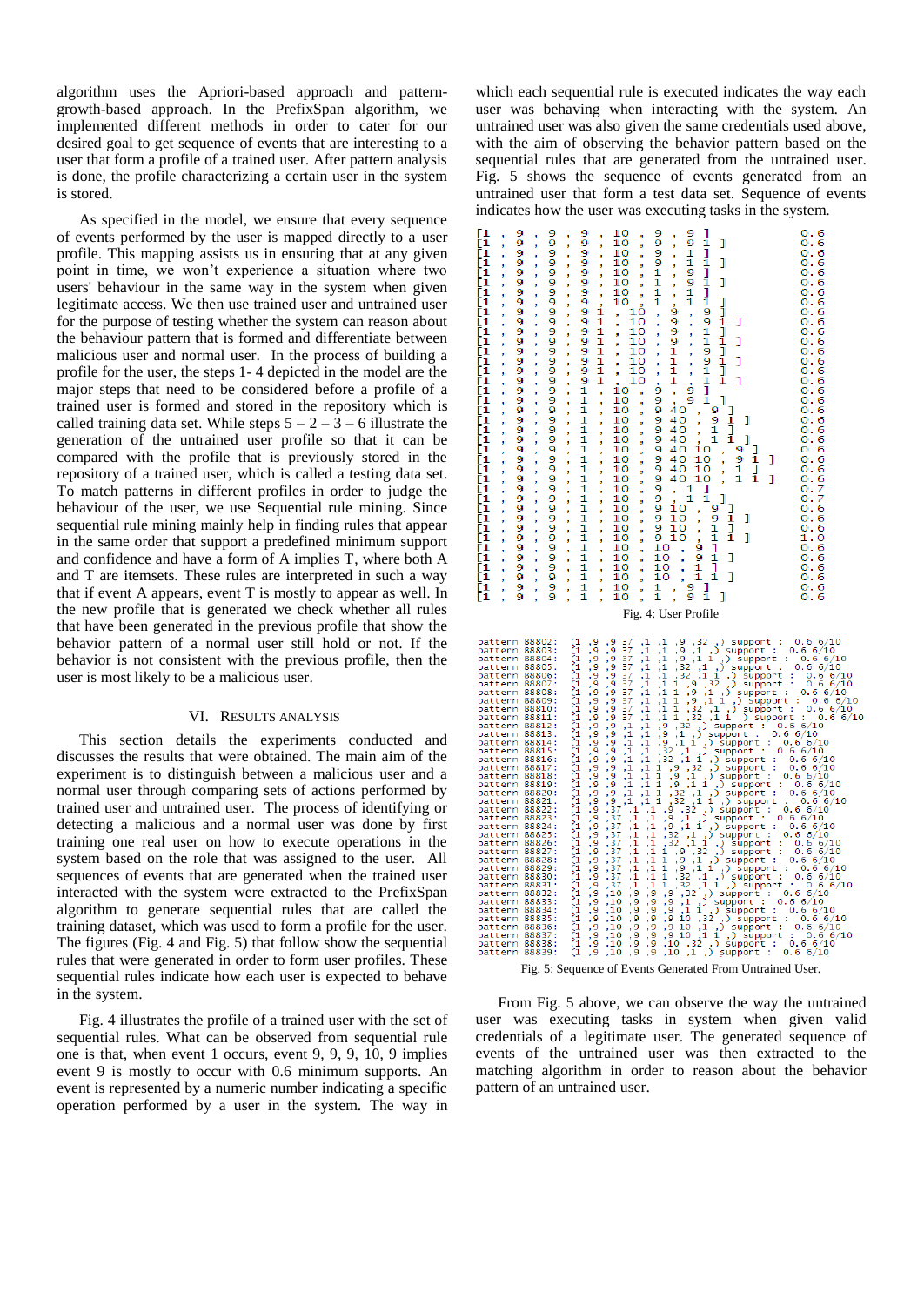|                              | : Output - JavaApplication8 (run)       |                     |                                      |  |  |  |  |  |
|------------------------------|-----------------------------------------|---------------------|--------------------------------------|--|--|--|--|--|
| D                            |                                         |                     | $[30][3][29][3]$ 1 --1 count : 3     |  |  |  |  |  |
|                              |                                         |                     | $[30][4] [29][4]$ 10 --1 1 count : 3 |  |  |  |  |  |
|                              |                                         |                     | $[30][5] [29][5]$ 9 10 --32 count: 3 |  |  |  |  |  |
| o                            |                                         |                     | $[30][6] [29][6]$ 1 --1 1 count : 3  |  |  |  |  |  |
| 器                            |                                         |                     |                                      |  |  |  |  |  |
|                              |                                         |                     | $[30][0][30][0]$ 1 --1 count : 1     |  |  |  |  |  |
|                              |                                         |                     | $[30][1] [30][1]$ 9 --9 count : 2    |  |  |  |  |  |
|                              |                                         | $[30][2]$ $[30][2]$ | $9 - 10$ count : 2                   |  |  |  |  |  |
|                              |                                         |                     | $[30][3][30][3]$ 1 --9 count : 2     |  |  |  |  |  |
|                              |                                         |                     | $[30][4][30][4]$ 10 --9 count : 2    |  |  |  |  |  |
|                              |                                         |                     | $[30][5] [30][5]$ 9 10 --9 count : 2 |  |  |  |  |  |
|                              |                                         |                     | $[30][6] [30][6]$ 1 --32 count : 2   |  |  |  |  |  |
|                              |                                         |                     |                                      |  |  |  |  |  |
|                              | Number of match : 0                     |                     |                                      |  |  |  |  |  |
|                              | BUILD SUCCESSFUL (total time: 1 second) |                     |                                      |  |  |  |  |  |
|                              |                                         |                     |                                      |  |  |  |  |  |
| Test Results <b>B</b> Output |                                         |                     |                                      |  |  |  |  |  |
|                              |                                         |                     |                                      |  |  |  |  |  |

Fig. 6: Pattern Matching

Fig. 6 depicts the outcome after the testing dataset and the training dataset were compared with the aim of detecting whether a user is a malicious user or not. The developed

system managed to pick up a malicious user after comparing sequential rules from both parties involved. This means that, employing the data mining techniques such as the sequential rule mining technique can help in identifying malicious users. After the system has picked up a malicious user, the super administrator is then alert about such activities carried out by alicious user.

Three experiments were carried out to evaluate the Insider Threat Detection System under discussion. The first experiment was carried out with the aim of assessing the effect of increasing minimum support on the quality of the profiles mined when observing specificity, sensitivity and precision. Minimum support is a user defined threshold that is used to control the number of rules generated [8]. Minimum support was used as a controlling factor to see the effect it has when it being decreased or increased in the proposed method. Specificity and sensitivity are statistical measures of performance of the binary classification test. These measures are defined as follows:

Sensitivity = Number of True Positives 
$$
(TP)
$$
 / Number of Positive  $(1)$ 

Number of true positives: refer to the number of positive events that were correctly identified as positive and number of positive refers to the total size of all events. Where sensitivity is define as the probability that the test say a user is normal when a user is real normal user.

## *Specificity = Number of True Negatives / Number of Negative (2)*

Number of true negatives refers to the events that were correctly labeled as negative. Specificity measures the

proportion of negatives which are correctly identified. Precision was also considered as a metric, and is measured as follows.

$$
Precision = True Positives / (True Positives + False\nPositives)
$$
\n(3)

TABLE: 1 TESTING AND TRAINING DATASET EXPERIMENT 1

| Minsup | Sensitivity | Specificity | Precision |
|--------|-------------|-------------|-----------|
| 0.6    | 0.75        | 0.98        | 0.17      |
| 0.7    | 0.76        | 0.94        | 0.64      |
| 0.8    | 0.77        | 0.92        | 0.65      |
| 09     | 0.87        | 0.91        | 0.67      |



Fig. 7: Sensitivity vs Specificity and Precision

Fig. 7 show positive results based on the quality of profiles that are mined when investigating the quality of profile mined to determine the malicious user. From the figure, as the minimum support is increased, when observing specificity and sensitivity from  $(0.6 - 0.9)$ , sensitivity increases. This means that the sequential rules that are generated from different users show how each trained user is expected to behave when using the system. Also, when looking at the specificity line, it is higher than sensitivity. This means that according to the sequential rules that were generated, an untrained user was behaving in a malicious way. Based on the results obtained, it becomes easy to identify a malicious user, by simply looking at specificity and sensitivity. What can be observed from the above figure (Fig. 7) is that the quality of profiles mined when the minimum support is increased is of the high quality. This is because of the reason that, at 0.6%, specificity, sensitivity and precision are high, and thus becomes easy to identify a malicious insider based on the quality of the mined profiles.

The second experiment was conducted to investigate type 1 error (False positive rates) with the reduction of minimum support. The aim was to observe whether decreasing minimum support increases or decreases the false positive rate. The computation of type 1 error depends on specificity. Thus, if specificity is high, the chances of the false positive rate to decrease as the minimum support is reduced are high.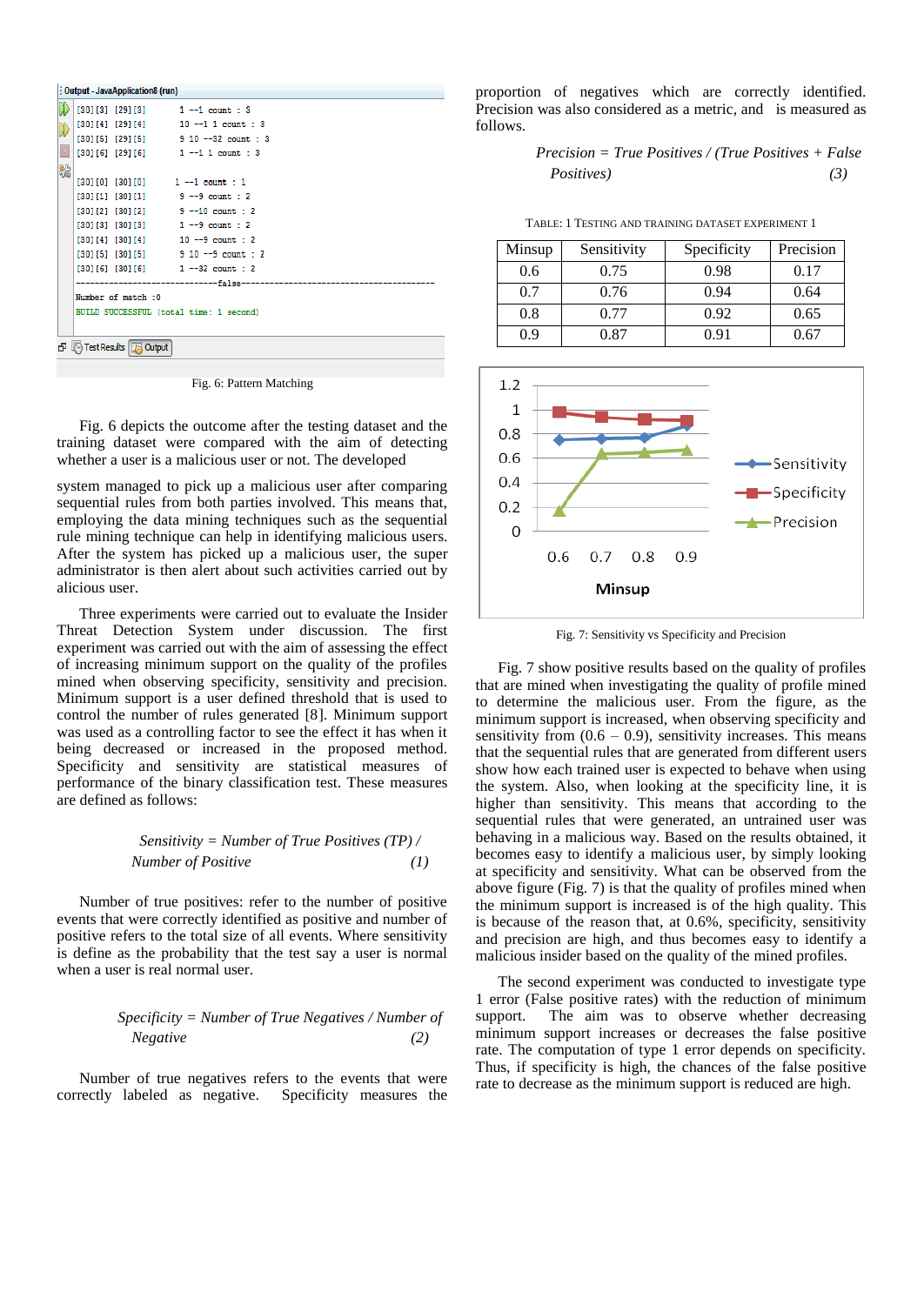

Fig. 8: False Positives Rate

As a result, if the false positive rate decreases, that means the developed model was able to effectively reduce the false positive rate alarm. The Formula for computing false positive rate is defined as follows:

False Positive Rate (FPR) = 
$$
1
$$
 – specificity (4)

From Fig. 8, it can be seen that the rate of false positives decreases when the minimum support is decreased. We observe the behavior pattern that show positive results obtained when running this experiments.

The goal of this experiment was to observe whether the false positive rate decreases or increases, when the minimum support is reduced. When computing FPR by *(1 - Specificity)* the rate decreases. This shows that the model that was developed is effective in terms of reducing the false positive rate alarm. As a result, insider attack originating from a malicious user is reduced within the organization.

The third experiment was conducted to investigate type 2 (False negative rates) with the increase of minimum support. The aim was to observe whether increasing minimum support decreases false negative rate. The computation of type 2 error depends on sensitivity. If the false negative rate decreases, the better the model that was developed in reducing false negatives rate.



Fig. 9: False Negatives Rate

#### VII. CONCLUSION AND FUTURE WORK

In this paper, we have proposed an Insider Threat Detection Model to detect malicious insiders. An experimental system to test this model was implemented to demonstrate the applicability of the proposed model in a SaaS cloud deployment model. This system uses the sequential rule mining approach to detect malicious usage patterns for a particular profile. We also evaluated the system to show what can be done to reduce false positive and false negative rates. The results show that malicious insiders can be detected based on the behavior pattern. Since the implementation discussed in this paper only focuses on the SaaS layer, the future work lies in investigating how this model can be applied in both IaaS, and PaaS layers and probably to other IT systems. Further work is also in examining the scalability of the data mining technique adopted when the minimum support is increased and also the effect of increasing minimum support on the number of rules generated.

#### **REFERENCES**

- [1] F. Rocha and M. Correia, 'Lucy in the sky without diamonds: Stealing confidential data in the cloud', 2011, pp. 129–134.
- C, Băsescu A. Carpen-Amarie, C. Leordeanu, A. Costan, and G. Antoniu, 'Managing Data Access on Clouds: A Generic Framework for Enforcing Security Policies', in 2011 IEEE International Conference on Advanced Information Networking and Applications (AINA), 2011, pp. 459–466.
- [3] The Eighth Annual CSI/FBI 2003 report: "Computer Crime and Security Survey."
- [4] D. Lui, X Wang, J Camp "Game-theoretic modelling and analysis of insider threats" International Journal of critical infrastructure protection Volume 1. 75-80 2008
- [5] P.F Vinger, R. Nkambou , V.S Tsegi. "RuleGrowth: Mining Sequential Rule Common to Several by Pattern-Growth" 2011. Proceedings on the 2011 ACM Symposium on Applied Computer 956- 961.
- [6] M. Eirinaki and M. Vazirgiannis. Web mining for personalization. ACM Trans. Internet Tech., 3(1): 1-27, 2003.
- [7] R. Agrawal and R. Srikant. Mining Sequential Pattern. In Proc.Int.Conf. on Data Engineering(Taipe, Taiwan, March 6-10, 1995), 3-14.
- [8] Y.L Hsieh, D. Yang, J. Wu 2006. Using Data Mining to Study Upstream and Downstream Causal Relationship in Stock Market. Proc.2006 Joint Conference on Information Sciences.
- [9] S. J Stolfo, Bellovin, S. M., Hershkop, S., Keromytis, A., Sinclair, S., & Smith, S. W. (Eds.). (2008). Insider attack and cyber security: beyond the hacker (Vol. 39). Springer.
- [10] S. Sundararajan,., Narayanan, H., Pavithran, V., Vorungati, K., & Achuthan, K. (2011). Preventing Insider attacks in the Cloud. Advances in Computing and Communications, 488-500.